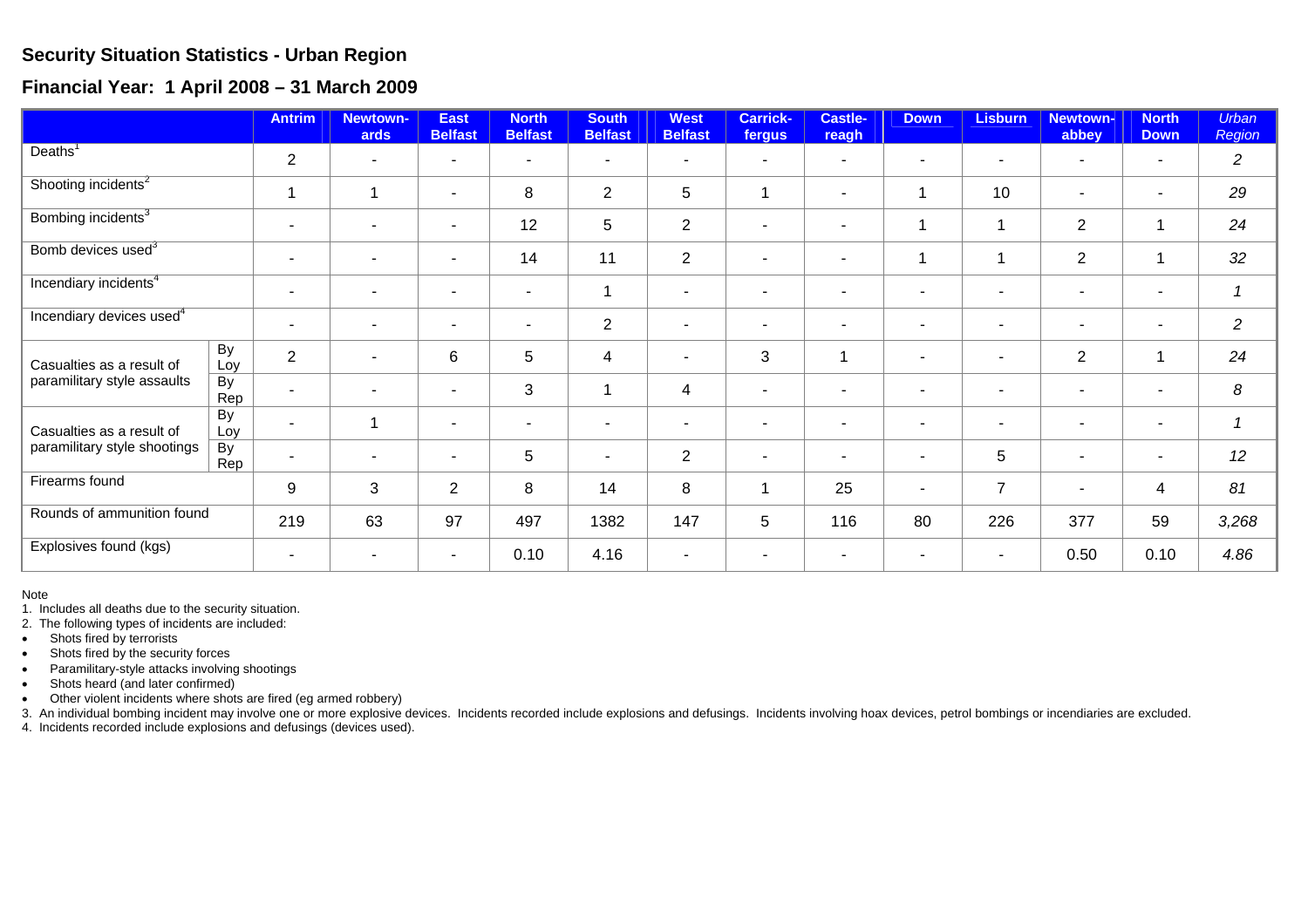## **Security Situation Statistics - Rural Region**

**Financial Year: 1 April 2008 – 31 March 2009** 

|                                                              |                        | <b>Armagh</b>  | <b>Banbridge</b>         | <b>Ballymena</b>         | <b>Ballymoney</b>        | <b>Coleraine</b>         | <b>Cookstown</b>         | <b>Craigavon</b>         | <b>Dungannon &amp;</b><br><b>South Tyrone</b> | Fermanagh |
|--------------------------------------------------------------|------------------------|----------------|--------------------------|--------------------------|--------------------------|--------------------------|--------------------------|--------------------------|-----------------------------------------------|-----------|
| Deaths <sup>1</sup>                                          |                        | $\blacksquare$ | $\sim$                   | ۰                        | $\overline{\phantom{a}}$ |                          |                          | 1                        | $\blacksquare$                                |           |
| Shooting incidents <sup>2</sup>                              |                        | $\overline{2}$ | $\sim$                   |                          | $\overline{\phantom{a}}$ |                          |                          | 5                        | $\overline{2}$                                |           |
| Bombing incidents <sup>3</sup>                               |                        | 4              | $\sim$                   | ۰                        | $\overline{\phantom{a}}$ |                          | 3                        | $\overline{4}$           |                                               | 3         |
| Bomb devices used <sup>3</sup>                               |                        | 4              | $\overline{\phantom{0}}$ | ٠                        | $\blacksquare$           |                          | 3                        | 4                        |                                               | 3         |
| Incendiary incidents <sup>4</sup>                            |                        | $\blacksquare$ | $\sim$                   | $\overline{\phantom{a}}$ | $\overline{\phantom{a}}$ | $\overline{\phantom{0}}$ | 3                        | 1                        | $\blacksquare$                                |           |
| Incendiary devices used <sup>4</sup>                         |                        | $\blacksquare$ | $\sim$                   | $\overline{\phantom{a}}$ | $\overline{\phantom{a}}$ |                          | 4                        | 1                        | $\overline{\phantom{a}}$                      |           |
| Casualties as a result of<br>paramilitary style<br>assaults  | By<br>Loy              |                | $\overline{\phantom{a}}$ |                          |                          |                          |                          |                          | $\overline{\phantom{a}}$                      |           |
|                                                              | $\overline{By}$<br>Rep |                | $\sim$                   | ۰                        | $\overline{\phantom{a}}$ |                          | $\blacksquare$           |                          | $\blacksquare$                                |           |
| Casualties as a result of<br>paramilitary style<br>shootings | By<br>Loy              |                | $\overline{\phantom{0}}$ | $\blacksquare$           | $\overline{\phantom{a}}$ |                          | $\overline{\phantom{a}}$ | $\overline{\phantom{0}}$ | $\blacksquare$                                |           |
|                                                              | $\overline{By}$<br>Rep |                | $\sim$                   | $\blacksquare$           | $\blacksquare$           | ۰                        | $\blacksquare$           | 1                        | $\blacksquare$                                |           |
| Firearms found                                               |                        | $\overline{2}$ |                          |                          |                          | 3                        | ٠                        | 6                        | 2                                             |           |
| Rounds of ammunition found                                   |                        | 41             | $\overline{\phantom{a}}$ | 209                      | $\overline{2}$           | 40                       | 20                       | 222                      | 6                                             | 3         |
| Explosives found (kgs)                                       |                        | $\blacksquare$ | $\sim$                   |                          |                          |                          | 0.30                     |                          | $\blacksquare$                                | 25.40     |

Note

1. Includes all deaths due to the security situation.

2. The following types of incidents are included:

• Shots fired by terrorists

• Shots fired by the security forces

• Paramilitary-style attacks involving shootings

• Shots heard (and later confirmed)

• Other violent incidents where shots are fired (eg armed robbery)

3. An individual bombing incident may involve one or more explosive devices. Incidents recorded include explosions and defusings. Incidents involving hoax devices, petrol bombings or incendiaries are excluded.

4. Incidents recorded include explosions and defusings (devices used).